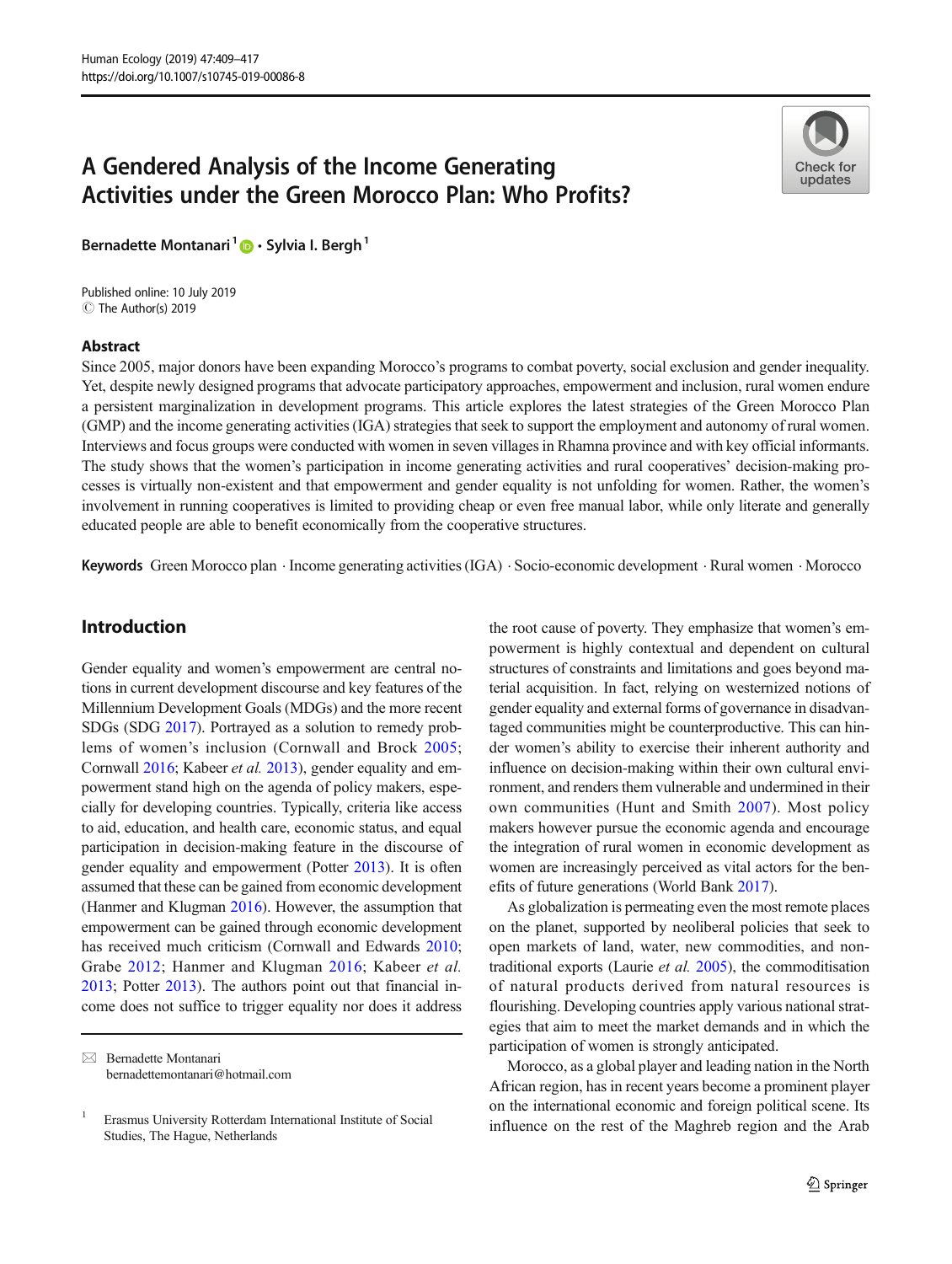world has allowed the country to become a strong negotiator with outside powers to access aid and to pursue its internal socio-economic development agenda (Catusse [2009](#page-7-0); Hettne and Soderbaum [2005](#page-8-0)).

However, despite receiving substantial external financial aid to combat poverty and social exclusion from institutions like the World Bank, United Nations Development Programme (UNDP), Global Environment Facility (GEF), the German development cooperation (known as GIZ), the International Fund for Agricultural Development (IFAD), the African Development Bank (AfDB) and the European Union (EU), the country shows some important disparities in the domains of economic growth and employment, development, education and poverty (Chauffour [2018](#page-7-0)). Rural women in particular are poorly integrated in Moroccan society mostly due to poor education, and a lack of local economic opportunities. Two and a half million rural children are illiterate, particularly girls, and 83% of the total population in rural environments are still illiterate. Uneducated women account for 79% of Morocco's rural labor force, a rate which can exceed 90% in mountainous areas (Euromed [2006](#page-7-0); IFAD [2014](#page-8-0)). In contrast, 63% of women in the urban areas start working at the age of 20, and only 5% of women have unremunerated work (Achy and Belarbi [2015](#page-7-0)).

Because labor laws are not widely applied, rural women are generally poorly paid or not paid at all, and have no official employment status in domestic services and agriculture. This situation is exacerbated by limited access to land, a lack of female political representation, and the shifting of control over natural resources from women to men as these resources enter international markets. Furthermore, as in many other underdeveloped or developing countries, women's entrepreneurship in natural resources and agricultural activities remains limited as decision making and power remains in formal, male dominated networks (Upadhyay [2005](#page-8-0)). As a result of such genderbased discrimination, and despite making up a large percentage of the workforce in rural areas, women persistently experience lower productivity, low income and higher levels of vulnerability and poverty (Quisumbing and Pandolfelli [2009\)](#page-8-0).

We now turn to the Green Morocco Plan (GMP), Morocco's main agricultural strategy for 2008–2020. It aims to position the development of the agricultural sector as a driving force for economic growth, offering investment opportunities for export-oriented agriculture (ADA [2016](#page-7-0); Badraoui [2014;](#page-7-0) Medias 24 [2015](#page-8-0); Moroccan Investment Development Agency [2017;](#page-8-0) World Bank [2014](#page-8-0)) and by the same token to overcome the issues of poverty, unsustainable natural resource management, the negative effects of climate change, and women's exclusion. The GMP rests on two "pillars" of reforms. The first pillar focuses on stimulating the growth of an export-oriented agriculture based on private investment. The second pillar is focused on supporting smallholder farmers through developing sustainable natural resources and women's employment towards gender equality and socio-economic development in the most isolated parts of the country. To execute the second pillar, the government is implementing projects in four categories: (i) the conversion of existing crops or extensive production chains into sectors with high added value, (ii) the intensification of agriculture to improve productivity, (iii) the certification, processing, and labeling of local products, and (iv) the diversification of agricultural income sources to benefit farmers or members of their families (Duporte [2014\)](#page-7-0).

Because gender equality is prevalent in the agenda of most donor agencies and policy-makers, the Moroccan government is under pressure to integrate women in economic development, particularly in rural areas. Extra measures have therefore been included in the GMP to strengthen the attitudes and engagement of stakeholders and partners with regard to poverty, gender equity and women's empowerment. For example, the GMP includes a number of measures to facilitate women's access to income generating activities (IGA) through the promotion of cooperatives for agricultural products and services (Balaghi et al. [2012\)](#page-7-0). This is supported by a series of measures that specifically target women in order to encourage their participation in local bodies and committees. According to Belghiti ([2013](#page-7-0)) and the ONDH [\(2005\)](#page-8-0), a review of government documents (including those preceding the GMP) reveals that economic empowerment is expected to unfold through access to and control of productive assets and an increase in household wealth. The plan is to strengthen women's decision-making powers at the household and community level, so as to alleviate their overall workload and to make it more balanced between them and men. Last but not least, the government wants to ensure that development projects pay particular attention to gender equity and empowerment aspects. It emphasizes that all efforts will be deployed to reach women with an adequate number of qualified staff to dispense awareness training and involve them in all the implementation stages of a given project (Belghiti [2013](#page-7-0); ONDH [2005\)](#page-8-0).

While this sounds promising in theory, the GMP has however raised some serious concerns. Some of them are of a more general nature. For example, Akesbi [\(2011](#page-7-0), [2012\)](#page-7-0) has critiqued the GMP's design by the consulting firm McKinsey for its dominant productivist and technicist vision. Faysse et al. [\(2014\)](#page-8-0) have discussed the conflicts that emerge over tree plantations between local farmers following external entrepreneurs' interventions. Faysse ([2015\)](#page-8-0) has also pointed to the missing links between the GMP goals and its implementation mechanisms at the local level. When it comes to women's involvement, Berriane [\(2011](#page-7-0)), Damamme [\(2014\)](#page-7-0), and Perry et al. ([2018](#page-8-0)) have shown the minor roles that illiterate rural women hold in the cooperatives compared to women of higher status and responsibilities. Apart from these studies though, not much is known about the effects of women's incomegenerating activities (IGA) at the village level which are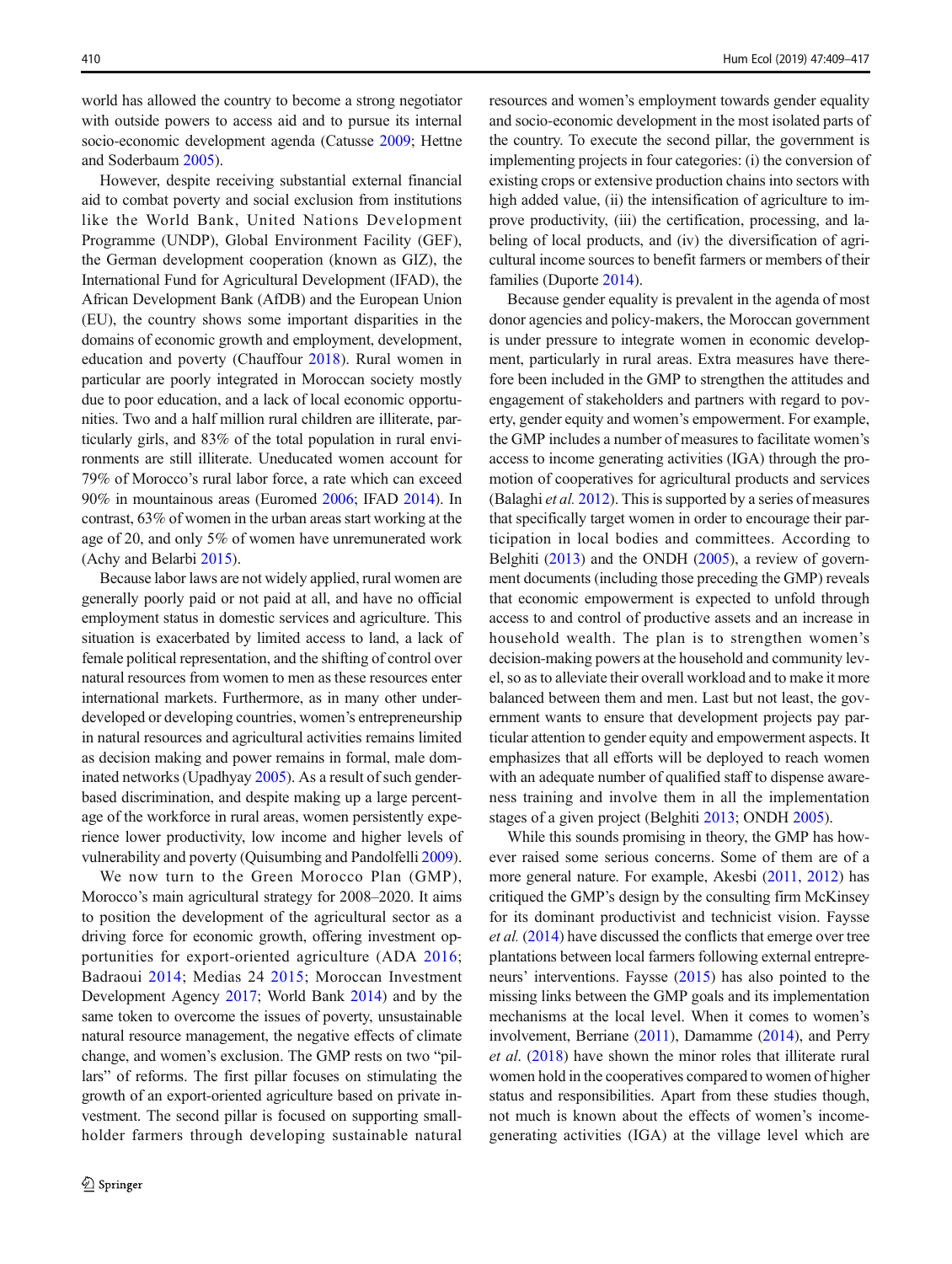implemented as part of the GMP's Pillar II. Using an ethnographic approach, this article aims to fill this void.

The study on which this article is based aimed to identify the effects of the current Pillar II initiatives of the GMP on women's wellbeing and status in the case of Rhamna province in Morocco. The findings – discussed in more detail below – shows that although some women have joined several cooperatives, they are recruited as a cheap, or sometimes even free, labor force and are not able to participate actively in any decision-making processes. In addition, only literate, educated people are able to create the required cooperative structures for the creation of income generating activities.

Indeed, our findings on the initiatives of the Pillar II reveal a four-layered system. The first layer promotes a "business as usual" type of economic incentives to supply large (international) markets, benefiting the most educated and financially viable people and organizations; a second layer benefits the educated people within the community but who are somewhat constrained by the lack of commercial knowledge and openings for trade ventures in a saturated product market. Then follows a layer in which the less educated and financially disadvantaged but resourceful people find the means to hook into the initiatives and finally, a layer which fails to include the most deprived and vulnerable people as witnessed in the most isolated villages. These disparities not only contribute to reinforcing the poor status of women working in the cooperatives but maintain the inequalities and poverty gaps.

The article is organized as follows. The next section sets out the context of the case study in terms of the institutional framework currently in place to implement the GMP's second pillar initiatives and the income generating activities schemes (IGA) and key characteristics of Rhamna province. This is followed by a section detailing the research methodology. The article then analyses the situation of women in the villages targeted by the GMP in the province of Rhamna and presents the findings on the role and position of women in the running of cooperatives.

## The Case Study: Policy and Institutional Context

Morocco has been trying to overcome the country's pressing issues of poverty, economic stagnation, illiteracy, gender inequality, and the poor living conditions in the country's urban slums and most deprived areas for some decades. However, since the ascension of King Mohamed VI to the throne in 1999, the monarch and his government have made more concerted efforts to alter the status of the country and improve its economic development (Chauffour [2018\)](#page-7-0). In 2005, the National Human Development Initiative (INDH) was launched with a budget of \$100 million to address poverty, unemployment, and lack of physical infrastructures. It is currently in its third phase (2016–2020) (Communes et villes du Maroc [2018](#page-7-0)). The INDH has in the past few years contributed to the creation of local village associations and more recently to rural cooperatives. As a partner of the IGA schemes, the INDH supplies equipment to cooperatives provided that people are able to request and fulfil the administrative formalities.

As mentioned earlier, in the field of agricultural development, the Green Morocco Plan (GMP) 2008–2020 aims to address issues of poverty, climate change, food security, natural resource conservation and the general challenge of women's employment and social integration. The plan rests on two "pillars" of reforms. The first one is designed to achieve an accelerated development towards a modern and competitive export-oriented agriculture, relying on projects with high added value in agro-industries and private investment. With an investment of 75 billion Dirham (US\$ 7 billion), this first pillar is expected to accomplish 962 projects by 2020 and to benefit 560,000 farmers. The second pillar, which is the focus of this study, aims to support the transition of smallholder farmers from traditional family farming to more modern farming practices through reconversions, intensifications and diversifications of local natural resources which are aimed to ensure sustainable natural resource use and women's employment in the most isolated parts of the country. With an allocated budget of 20 billion Dirham (\$ 2 billion), it foresees the creation of 545 social projects which are geared to help 860,000 smallholder farmers to transit from traditional subsistence agriculture to more intensive forms of agricultural production (Duporte [2014;](#page-7-0) Laatar [2014](#page-8-0)). Besides the two pillars, a number of cross cutting strategic actions are being implemented. These relate to the management and privatization of public and collective lands within a framework of public private partnership (PPP); this is thought to encourage structural reforms through the acceleration of land registration; the rational and sustainable water management including the spreading of modern irrigation techniques and the creation of a water pricing system; the adoption of an offensive strategy to enter foreign markets, the modernization of distribution channels and the improvement of access to wholesale markets; and finally, the reform and strengthening of the Ministry of Agriculture and the government's supervisory functions in the area of agriculture (Ministry of Agriculture [2014\)](#page-8-0).

For the GMP to be effective the government has deployed an important array of reforms within the Ministry of Agriculture and the Chambers of Agriculture and the creation of structures for social proximity services (Akesbi [2011](#page-7-0)). The latter refer to several local, regional and provincial structures responsible for the implementation of agricultural programs: Regional Agricultural Development Offices (Office Régional de Mise en Valeur Agricole [ORMVA]) and new agencies such as the Agricultural Development Agency (Agence pour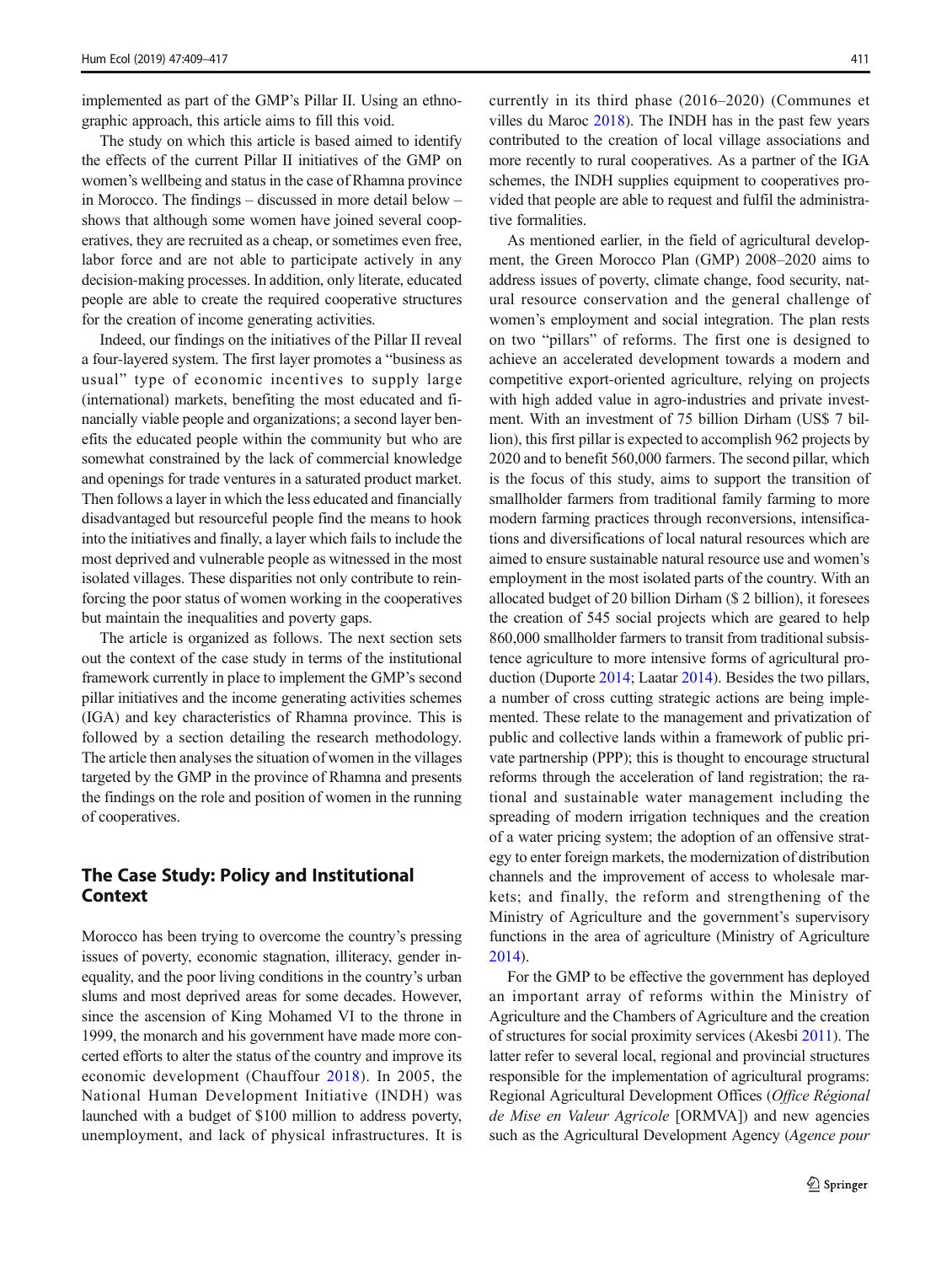le Développement Agricole [ADA]) which provides substantial financial and human resources (and includes a directorate for the development of "Terroir" products); the National Agency for the Development of Oasis and Arganier Areas (Agence Nationale de Développement des Zones Oasiennes et de l'Arganier [ANDZOA]); and the Office National de la Santé Sanitaire des Aliments (ONSSA) for the regulation and control of food safety standards. Other actors work at the local level to implement small-scale projects with the farmers. In the Province of Rhamna, these actors include the INDH, the Social Development Agency (Agence de Developpement Social [ADS]), the Provincial Directorate for Agriculture (Direction Provinciale de l'Agriculture, [DPA]), the National Office of the Council for Agriculture (Office National du Conseil Agricole, [ONCA]), the Foundation of the mostly state-owned OCP Group (a global market leader of phosphate and its derivatives), as well as the Rhamna Foundation for Sustainable Development, a local NGO.

## The Case Study: Key Characteristics of Rhamna Province

The province of Rhamna was created in March 2010 following a division of the former province El Kelaa des Sraghna. It belongs to the region of Marrakech-Safi at the border of the Wilaya of Marrakech and the provinces of Settat, Sidi Behera, Safi, Youssoufia and El Kelaa des Sraghna, and covers an area of 5856 km2 with a population of 288.437 inhabitants. Due to its geographical location, it occupies a strategic place in the centre of the country and constitutes a crossroads between the North and the South, connected by a national road (RN 9) from Marrakech to Casablanca. The province is rich in phosphate which is managed by the OCP. It is home to the only military base in the country. Politically, Rhamna province is dominated by the Parti authenticité et modernité (PAM), a conservative party created by Fouad Ali El Himma, a native of the province and close friend and advisor to the King (Zerr [2017\)](#page-8-0). The province's capital city, Benguerir, is favored by the king and under his auspices the city is to become the first Mohamed VI Green City<sup>1</sup> in Africa.

However, despite such royal patronage, the province's education system has failed to eliminate illiteracy. Individual migration is seen as the most effective means to advance socially and to improve one's living conditions. The enrolment rate in schools is low, significantly below the national average, at around 40% for boys and 60% for girls. Illiteracy is especially high in the North of the province, with rates exceeding 60% for men and 75% for

women (Monographie Generale-Region de Marrakech-Safi [2015\)](#page-8-0). Women who tend to be responsible for the daily subsistence are particularly keen to be educated and seek income to pay for their children's education, while men tend to be more reluctant to send their children to secondary education as the children (once they leave primary school) are often needed to participate in the household chores and work in the fields and gardens (Montanari [2013](#page-8-0); [2014\)](#page-8-0).

Given the remoteness of the villages in the province, half of the villages are connected by photovoltaic kits; however, the electricity connections for basic structures like schools and health centres remain insufficient. The availability of drinking water is also problematic for nearly half the municipalities and shows large disparities from one commune to another. In some villages, it is not uncommon for women to spend most of their day waiting for water to become available at the village fountain or fetch it at the next source a few kilometers away (field conversation with women and personal observation in a village). The authorities hope that building the capacity of local associations with the support of communes and technical services of the Office National d'Electricité et de l'Eau Potable (ONEE) will improve water management and provision (Monographie Generale-Region de Marrakech-Safi [2015\)](#page-8-0).

In terms of subsistence, the local populations depend mainly on cereal cultivation which covers 98% of the cultivated land and which is increasingly affected by drought. The average yields are insignificant and do not exceed eight quintals per hectare. Wheat (soft and hard), barley, corn, legumes, peas, lentils, chick peas, alfalfa, and oats are the main cereal and legume crops along with vegetable crops like potatoes, tomatoes, onions and Cucurbaceae species. The local people typically practice traditional transhumance and rear ovine like the Sardi goat-mutton, a local species whose meat is widely appreciated and in high demand (N Excel Consult [2009\)](#page-8-0).

#### Methodology

The first author conducted field research in the province of Rhamna, located 75 km north of Marrakech, between June and August 2016. The province was chosen because of its high poverty level and its high priority for development as identified and targeted by the authorities. Prior to arriving in the province, a literature review (articles and internet documentation in English and French) was conducted to identify the relevant initiatives of the GMP. Although the web provides numerous articles on the GMP (for example, Agence de Développement Agricole [2016;](#page-7-0) Green Morocco Plan 2016; Le Matin.ma [2012](#page-8-0); Ministry of Culture and Communication [2017](#page-8-0); Moroccan Investment Development Agency [2017](#page-8-0); Ministry of Agriculture, Fisheries, Rural Development, Water and Forests [2015;](#page-8-0) World Bank [2017\)](#page-8-0); little information on the initiatives however was available for Rhamna province. To give a better representation of the sample, seven villages were selected from the northern, central and

<sup>&</sup>lt;sup>1</sup> Benguerir is to become the first Green City of the country under the patronage of Mohamed VI. According to the OCP website, the city is currently developing a future world-class university and will be offering a high quality way of life in an ecological environment. [http://www.ocpgroup.ma/](http://www.ocpgroup.ma/sustainability/green-cities) [sustainability/green-cities.](http://www.ocpgroup.ma/sustainability/green-cities)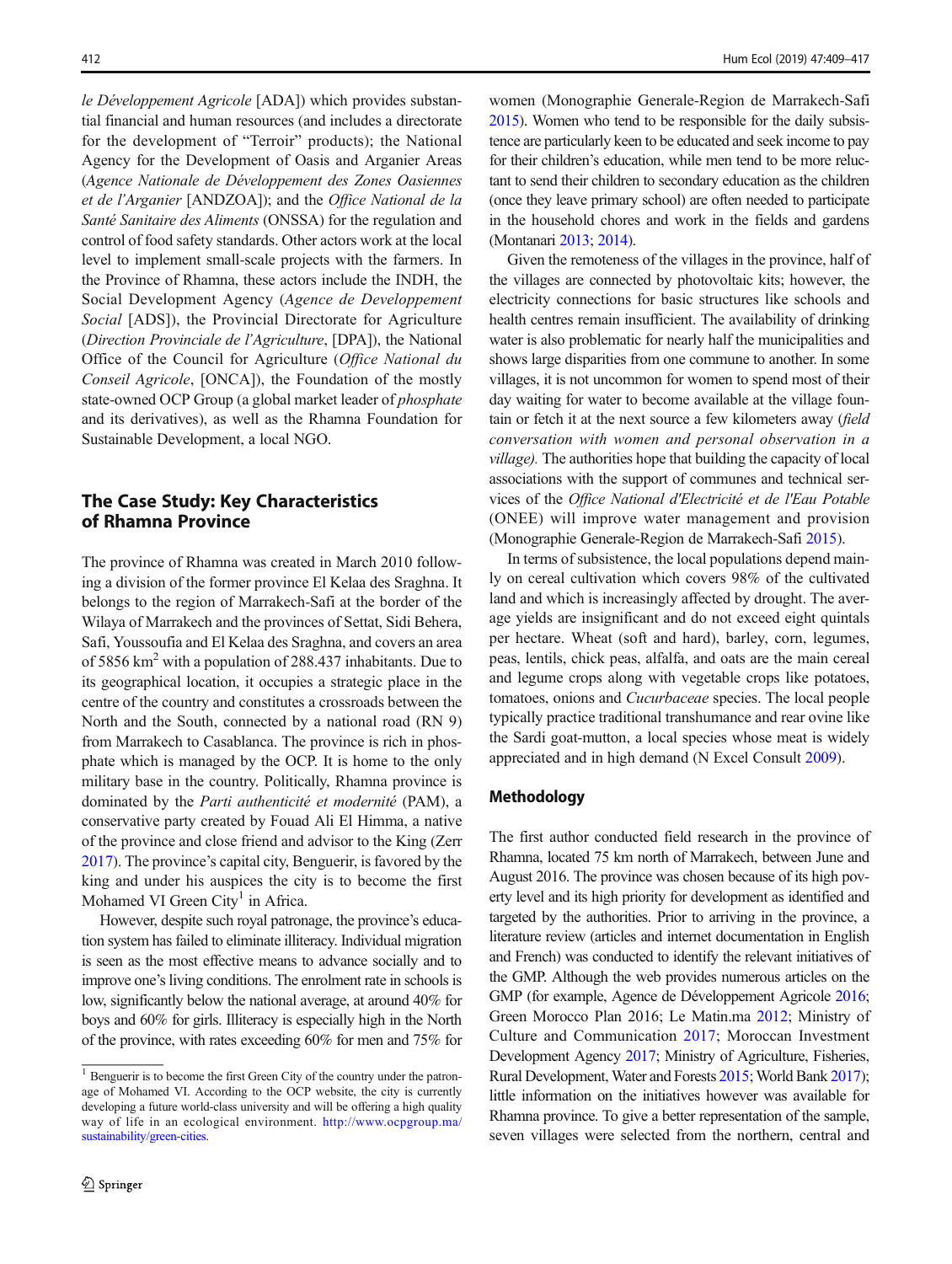southern parts of the province from a list suggested by the regional director of the ONCA. The choice of villages was also based on cooperatives which had been recently created and on the villages in the surrounding area still struggling to start initiatives. Although most cooperatives were created between 2008 and 2010 with the exception of B2 which was created as early as 2006; the actual running varies as the funding, equipment and furbishing, can take anything from one to two years. The women are recruited from the surrounding villages and there is no informal registration rather the names are just written down in a register. The interviews and focus groups were conducted with groups of women in each cooperative located in a village (Table 1); a total of 69 women participated in eight focus groups in the presence of the cooperative managers. As it was difficult to gather all the women at the same time, the managers facilitated the assembly in the cooperative building. We cannot be entirely sure about the effects of the presence of the managers on the women's responses, but they seemed mostly positive, as the managers encouraged the women (who are not used to talking to foreigners) to voice their opinions.

In addition, to gain the trust of the cooperative members, the first author explained that the research aimed to understand how the women integrated the cooperatives, to witness the working conditions in the work place and to understand how the conditions could be improved for increasing the enrolment of women. As they did not wish to be recorded, the first author took detailed notes. The interviews and group focus discussions lasted for an hour on average and were held in Arabic with the support of a local research assistant and then translated into French. In the cooperatives, the focus group discussions sought to elicit the women's perception of the initiatives, how they viewed their participation in the initiatives, their opinions about earning money, and how they used it. The discussions further enquired about the conditions of the households, the education of the children and the changes that occurred in the households because of their employment as well as their overall aspirations.

In addition to the interviews and focus groups with the women, the cooperative managers were also interviewed. The managers of cooperatives B1, B2, B3, B4, and B5 are two educated men and three educated women respectively with an employment history in government offices; the managers of B6 and B7 on the other hand are family-based and have no particular education or employment. Interviews sought to elicit the role of managers, their ambitions to develop the cooperatives, and how they saw the participation of the women in the cooperatives.

In addition, semi-structured key informant interviews were also conducted with representatives of government institutions, i.e., the Director of the Direction Départementale de l'Agriculture (DPA); the regional director of the Office National du Conseil Agricole (ONCA); the secretary of Rhamna Foundation working in the Province as well as the regional director of the Agence de développement social (ADS) in Marrakech. The key informant interviews were conducted in French as it is the official second language in Morocco. On average, they lasted an hour and took place in the interviewee's office. Moreover, the first author had several subsequent informal meetings, especially with the Director of the DPA and the Director of the ONCA, as well as the Secretary of Rhamna Foundation. These conversations covered the role of these institutions in the implementation of the initiatives, how the interviewees perceived the role of women and the encountered difficulties and what measures were available to integrate them in the activities.

## Findings and Discussion

## Lack of women's Involvement in the Creation of Cooperatives

Cooperatives are thought to be important structures for socioeconomic development. According to Ibourk and Amaghouss

| Cooperative<br>per village | Number of<br>focus groups | Number of<br>participants | Number of<br>Interviews | Managers<br>Female-<br>male | Natural<br>resources/products |
|----------------------------|---------------------------|---------------------------|-------------------------|-----------------------------|-------------------------------|
| B1                         |                           | 19                        | 4                       | F                           | Seeds                         |
| B2                         |                           | 13                        | $\mathbf{0}$            | F                           | Aromatized<br>couscous        |
| B <sub>3</sub>             |                           | $\overline{4}$            | $\theta$                | F                           | Honey                         |
| <b>B4</b>                  |                           | 5                         | $\Omega$                | M                           | Cumin                         |
| B <sub>5</sub>             |                           | 22                        | $\Omega$                | M                           | Cactus                        |
| <b>B6</b>                  | $\Omega$                  | $\mathfrak{D}_{1}$        |                         | M                           | Quinoa                        |
| B7                         | $\Omega$                  | 4                         |                         | F                           | Honey                         |
| Total                      | 6                         | 69                        | 6                       |                             |                               |

Table 1 List of cooperatives, managers and developed products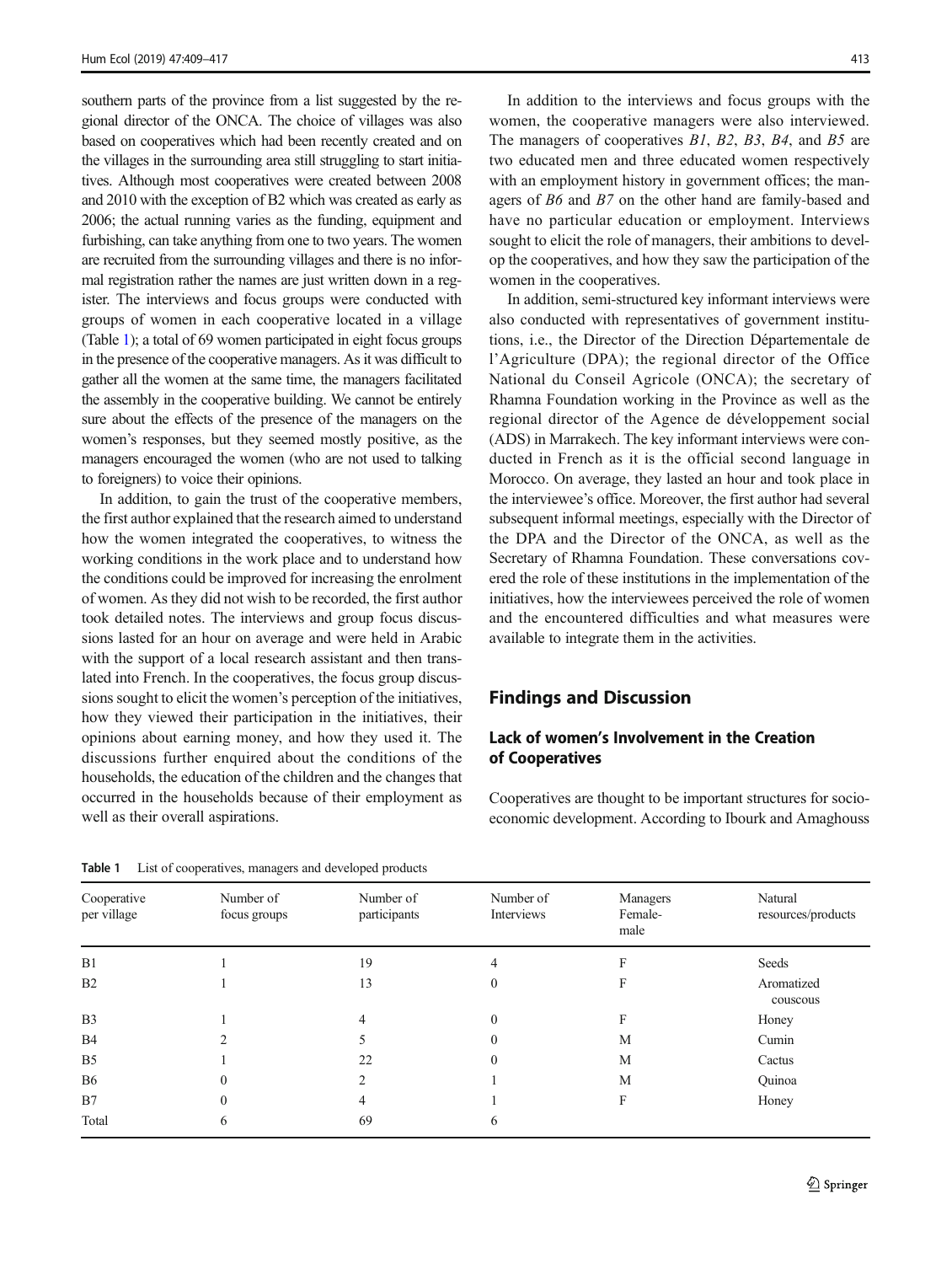[\(2014\)](#page-8-0), Morocco has 1512 operational women's cooperatives spread over 74 provinces, out of which 210 (or 14%) are Argan oil cooperatives. Some level of education is imperative for the creation of cooperatives. The seven cooperatives in our sample are managed by both educated women and men. They have different levels of education and are occupying or have occupied various professional functions. Education facilitates the handling of the administrative procedures and securing the financial requirements, which illiterate rural women are not able to do. Also, one of the main criteria prescribed by the IGA guidelines is that the administrative bureau includes likeminded people. In our fieldwork, we observed that the administrative bureaus of the cooperatives often included members of a same family and/or close connections. This ranged from sisters, close friends or female extended family for the cooperatives run by women, to wives, daughters, aunts and even grand-daughters for cooperatives run by men. This not only facilitates the creation of a structure with a readily available network but also eases the decision-making processes as the manager is able to take unilateral decisions and impose his/her views on the other members.

#### Women's Motivations

In order to understand women's motivations work in a cooperative, it is useful to consider women's aspirations for change. For rural women living in isolated villages and limited by local traditional norms, yet influenced by a westernised way of life (through TV and other media), the possibility of gaining equality, empowerment and financial autonomy are attractive features. Women in the villages expressed their will to work and to earn money. However, they are not able to start a project of their own because the creation of a cooperative requires a number of administrative formalities that they cannot fulfill given their illiteracy and the requirement of an initial financial contribution that they cannot provide. They are particularly keen to provide a good education for their children and to improve life in the household. As this woman in village B1 said: "We want to provide better education for our children, start our own projects and gain some financial independence rather than just depend on our husbands." However, because of cultural norms, women tend not to go far from the villages. Most men were happy to have their wives working within village boundaries. As most men in the villages are seasonal workers beside their transhumance activities and the male labor migration to the cities is saturated (Damamme [2014\)](#page-7-0), the extra income is welcomed. Representatives of official institutions like the DPA and the ONCA in Benguerir recognized that the integration of women in cooperatives was vital. However, the DPA director admitted that enrolling the rural women was not straightforward (Interview 1): "The integration of women in projects is vital. Previously, it was only single, widowed women who became members in the

associations/cooperatives. However, there is a gradual change of mentality between men and women. Now, even married women are able to engage in projects. Women work hard and they go for the money because of the poverty, and for what they can earn immediately, but there is no long term vision, only short term. A central pillar [preferably someone local and educated who can act as a leading figure] is absolutely necessary to engage women."

#### Women's Recruitment

The women employed in the cooperatives tend to be recruited from the close surrounding villages and usually work in teams of eight and in shifts. In the cooperatives run by female managers, the women perform various tasks like harvesting, cleansing of seeds (coriander, quinoa, nigella and poppy seeds, colza, sesame and millet) and packing (e.g. cooperative B1). In this cooperative, the women are working but are not paid; rather they are expected to just "give a hand". Women are also enrolled in cooperative B2 for the production of aromatized couscous for which they are paid 5Dh per kg of couscous produced. In another cooperative that produces honey, they proceed to honey collection for which they are remunerated up to 50Dh per day (approx \$ 5.45) (informal exchange with president of the cooperative  $B3$ ). The organization is the same for women working in the cooperatives run by men, as they work in groups and in shifts. Women are employed for the cleansing of cumin seeds in a cumin cooperative  $(B4)$ , and remunerated between 40 to 50 Dh daily; for the collection, cleansing and processing of the cactus fruit in a cactus cooperative  $(B5)$ , women are paid 50 Dh per day for approximately six to eight hours of work and an extra 20Dh for each kg of cactus fruit seeds delivered. The seeds are then extracted for oil. While the two latter cooperatives (cumin and cactus) manage to produce a finished product, they lack training in marketing and thus struggle to access international markets, especially as these tend to be saturated with similar products. Two much smaller operations are a quinoa cooperative (B6), a husband-and-wife operation involved in the growing, collecting and cleansing of quinoa seeds. Women from the nearby village are occasionally hired for their services and remunerated approximately 40 to 50 Dh daily, depending on the work provided. Another small cooperative  $(B7)$  is involved in the production of honey. The man who owns the cooperative employs his mother and his sisters-in-law for collecting honey from the hives. The women are not remunerated.

#### Women's Lack of Status

A main objective of the study was to identify whether women were able to be part of the decision-making processes as prescribed by the government in the income generating activities (IGAs) schemes. Most policies are based on the assumption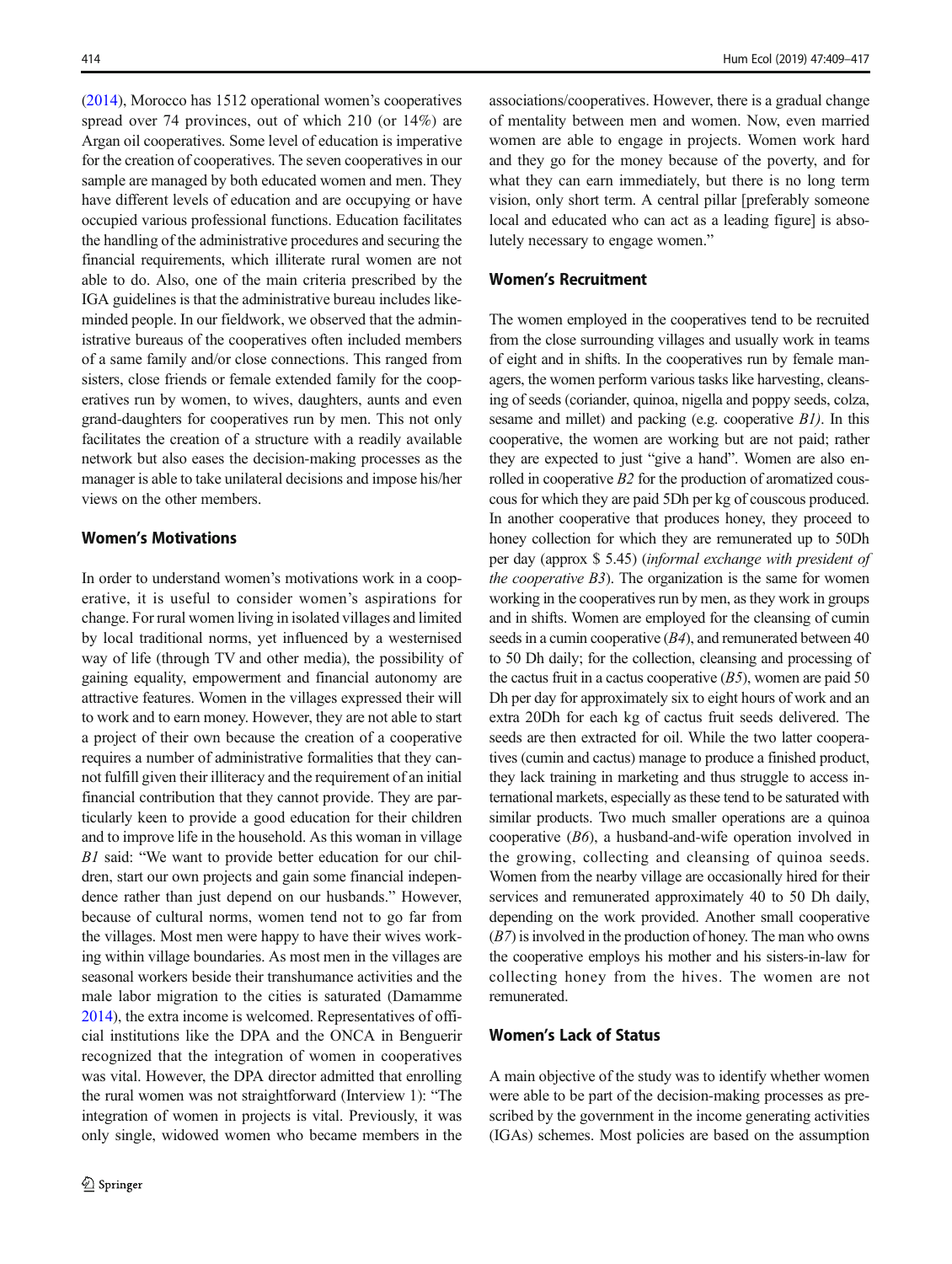that gender equality and empowerment come about through participation in decision-making and economic incentives (Cornwall [2016](#page-7-0); Potter [2013](#page-8-0)). However, with the exception of the honey cooperative where women are allowed to participate in the annual general assembly as per the Office de Développement de la Coopération (OCDO) legislation, the fieldwork analysis revealed that the women employed in the other cooperatives do not participate in the decision-making processes. In addition, in structures like cooperative  $BI$ , women are not remunerated but "just giving a hand"; there is no legal recourse that villagers are aware of by which the women could manifest their discontent or claim their rights. As Damamme [\(2014:](#page-7-0) 94) pointed out, "women working in cooperatives represent just a labor force." Similarly, in her impact evaluation of women cooperatives in the Argan oil sector which received INDH funding, Perry *et al.* ([2018](#page-8-0):13 and 20) found that 'most workers reported modest financial gains' and that they were 'often vulnerable to exploitation, crime, and venture failure, particularly when managers lacked basic skills'. In addition, membership in an Argan cooperative did not make any difference to women's literacy levels (ibid: 20). Also in our study, we found that the women's poorly paid or unremunerated labor that they provide is invisible and unrecognized. What tend to be prized instead are the highest levels of intervention in the production chains, i.e., managers and technicians. However, this contrasts with the official discourse which states that the government's primary goal is to pull the women out of the image of "backward tradition" characterized by illiteracy. The discourse also conveys an image that women are able to engage in decision-making processes and integrate modern forms of production. It is clear that the enrolment of women in cooperatives – at least on paper- improves the official statistics of the "income generating activities" schemes and wage labor, both in the cities and increasingly outside of them. The enrolment figures also serve to justify intervening in support of the deprived rural female labor. Based on our findings, we have reasons to be skeptical about the potential of rural women's cooperatives serving as stepping stones for empowerment and gender equality. Although the director of the ADS in Marrakech claimed that 334 cooperative projects were ongoing with an estimated 95% success rate, this corresponds to the enrolment of educated young women geographically close to urban centers, who are able to fulfill the administrative requirements, and to follow training programs (personal coaching, soft skills, IT, technical support and capacity building) supported by government structures like Rhamna Skills hosted by the Office Chérifien des Phosphates (OCP) in Benguerir to facilitate employability. While these published figures may serve the ADS and government in terms of official statistics, they do not necessarily represent successful medium or long-term projects, nor do they guarantee women's steady incomes, socio-economic development or any kind of equality and empowerment.

#### Conclusion

This article identified and analyzed the flaws and mechanisms that prevent the equitable participation of women in the IGAs of cooperatives in the context of the Pillar II of the GMP. It focuses in particular on the lack of participation in decisionmaking in the cooperatives for the rural women in the province of Rhamna. The findings should be read against the background of the GMP's general outlook, which is privileging an economic agenda based on the development of public private partnerships (PPP) in large economic ventures. In this agenda, Pillar II projects which are primarily designed for the poorest populations are sidelined to prioritize initiatives that favor the exploitation of resources on private land and that converge towards bigger lucrative actions. Based on our fieldwork findings, it seems that only educated people in the region are able to benefit from Pillar II projects, given the administrative burden and the initial financial contribution that needs to be deposited. In addition, in villages where women are recruited into cooperatives, the women are employed as a cheap or even free labor force under the managing directives of educated people who are in a prime position to create cooperative structures. As for the claim that the women are able to gain empowerment, beside the small income that a handful of women are able to earn in cooperatives B 2, B3 and B4, women do not enter into any decision-making processes; only their labor justifies their enrollment. Rather the way that external directives are designed and applied are not intended to provide the space for women to voice their needs and aspirations, nor do they reflect the local experiences and daily realities. This study thus confirms Duflo's [\(2012:](#page-7-0)1076) finding that 'economic development alone is insufficient to ensure significant progress in important dimensions of women's empowerment, in particular, significant progress in decision-making ability in the face of pervasive stereotypes against women's ability.'

Indeed, our findings help corroborate the relevance of the gender and work framework developed by Rao and Kelleher [\(2005](#page-8-0):60), which argued that gender equality can only come about if change occurs in formal and informal institutions at both the personal and the societal/systemic level. While the importance of formal institutions such as women's access to rights and resources, and relevant laws and policies are generally acknowledged by international and domestic policy makers, the significance of informal institutions is not yet widely recognized. By the latter, the framework refers to women's and men's individual consciousness (knowledge, skills, political consciousness, commitment); as well as informal norms, such as inequitable ideologies, and cultural and religious practices.

We therefore argue that an authentic empowerment for women at community level can only emerge through a shift of consciousness, one that builds on new belief systems revolving on the cultural and socio-political environmental context; one that bypasses the perception that rural women are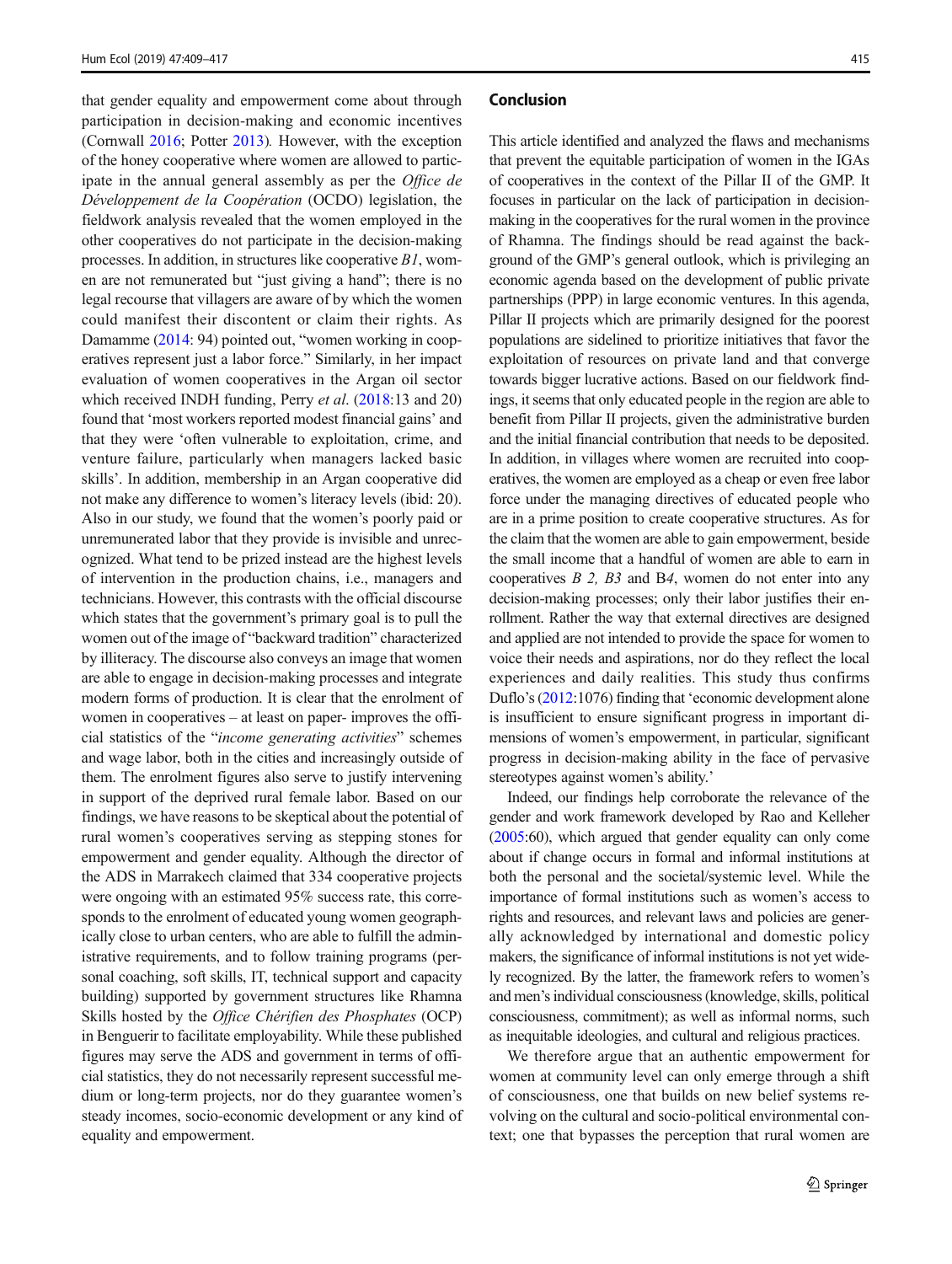<span id="page-7-0"></span>unable to assume their own economic development. While we agree with Perry et al. that education has a role to play [\(2018:](#page-8-0)22); we are claiming that for women to be able to gain confidence, a tailor-made pedagogy is required. From our findings, it seems that Morocco's GMP is replicating the widely criticized Women in Development (WID) approach of the 1970s in that most WID programs demanded women's participation, often in the form of unremunerated labour, 'in activities which proved[d] not to meet their needs or whose benefits they [did] not control.' (Leach [2007](#page-8-0):72 cited in Cruz-Torres and McElwee 2012:7).

In addition, we believe that the GMP initiatives can only produce equitable outcomes in an environment in which there is trust between government agents, local leaders, and the local populations, and which respects the community's cultural and traditional norms. By pointing to the limitations in the GMP with regard to the implementation of IGAs in the most isolated villages, the article fills an important gap in the analysis of policies which seek to address gender equality and empowerment, employment and the well being of rural women in socioeconomic development in isolated and difficult environments.

Acknowledgements The authors wish to thank the local communities and local authorities for contributing to the study.

Funding This study was funded by the European Commission under the Marie Sklodowska-Curie Actions (grant number 657223).

#### Compliance with Ethical Standards

Conflict of Interest The authors declare that they have no conflict of interest.

Open Access This article is distributed under the terms of the Creative Commons Attribution 4.0 International License (http:// creativecommons.org/licenses/by/4.0/), which permits unrestricted use, distribution, and reproduction in any medium, provided you give appropriate credit to the original author(s) and the source, provide a link to the Creative Commons license, and indicate if changes were made.

## References

- Achy, L. and A. Belarbi. (2015). Egalité économique entre hommes et femmes? Economia [http://economia.ma/sites/default/files/](http://economia.ma/sites/default/files/publicationPJ/Economia%20N%202.pdf) [publicationPJ/Economia%20N%202.pdf](http://economia.ma/sites/default/files/publicationPJ/Economia%20N%202.pdf) (Accessed 18 Feb 2018).
- Agence de développement Agricole (2016). <http://www.ada.gov.ma/web/> (Accessed 11 Oct 2017).
- Akesbi, N. (2011). « Le Plan Maroc Vert: une analyse critique».Questions d'économie marocaine, In: 'Association marocaine de sciences économiques (ed), Rabat Presses Universitaires du Maroc, Rabat.
- Akesbi, N. (2012). Une nouvelle stratégie pour l'agriculture marocaine: Le "Plan Maroc Vert" New Médit N° 2. [http://newmedit.iamb.it/](http://newmedit.iamb.it/2012/04/10/une-nouvelle-strategie-pour-lagriculture-marocaine-plan-maroc-vert/) [2012/04/10/une-nouvelle-strategie-pour-lagriculture-marocaine](http://newmedit.iamb.it/2012/04/10/une-nouvelle-strategie-pour-lagriculture-marocaine-plan-maroc-vert/)[plan-maroc-vert/](http://newmedit.iamb.it/2012/04/10/une-nouvelle-strategie-pour-lagriculture-marocaine-plan-maroc-vert/) (Accessed 12 Sept 2018).
- Badraoui, M. (2014). The Green Morocco Plan: An Innovative Strategy of Agricultural Development Environment and development.

Journal AL-BIA WAL-TANMIA [http://afedmag.com/english/](http://afedmag.com/english/ArticlesDetails.aspx?id=105) [ArticlesDetails.aspx?id=105](http://afedmag.com/english/ArticlesDetails.aspx?id=105) (Accessed 11 June 2018).

- Balaghi, R., Jlibene, M., Benaouda, H., Kamil, H., and Debbarh, Y. (2012). Intégration du changement climatique dans la mise en œuvre du plan Maroc vert. Etude de l'impact environnemental et social du sous-projet PICCPMV: Reconversion des céréales en olivier sur une superficie de 1600 Ha dans la région de Chaouia-Ouardigha. [http://documents.worldbank.org/curated/en/](http://documents.worldbank.org/curated/en/936111468054557016/text/E27080FRENCH0v073B0MNA0EA0P117081v9.txt) [936111468054557016/text/](http://documents.worldbank.org/curated/en/936111468054557016/text/E27080FRENCH0v073B0MNA0EA0P117081v9.txt) [E27080FRENCH0v073B0MNA0EA0P117081v9.txt](http://documents.worldbank.org/curated/en/936111468054557016/text/E27080FRENCH0v073B0MNA0EA0P117081v9.txt) (Accessed 27 Aug 2017).
- Belghiti, H. (2013). Approche genre et promotion de la femme rurale. Thèse pour l'obtention du Doctorat en Droit Public. Faculté des Sciences Juridiques, Economiques et Sociales. Laboratoire de recherche sur la coopération internationale et le développement. University Cadi Ayyad, Morocco.
- Berriane, Y. (2011). Le Maroc au temps des femmes? La féminisation des associations locales en question. L'Année du Maghreb. Pp 333-342. CNRS Editions. DOI: 10.4000/ anneemaghreb.1270. [https://](https://journals.openedition.org/anneemaghreb/1270) [journals.openedition.org/anneemaghreb/1270](https://journals.openedition.org/anneemaghreb/1270) (Accessed 23 Feb 2018).
- Catusse, M. (2009). Morocco's Political Economy. The Arab State and Neo-liberal Globalization. The Restructuring of State Power in the Middle East, Ithaca Press, pp185–216. [https://halshs.archives](https://halshs.archives-ouvertes.fr/halshs-00553994)[ouvertes.fr/halshs-00553994](https://halshs.archives-ouvertes.fr/halshs-00553994) (Accessed 02 Sept 2018).
- Chauffour, J.P. (2018). Morocco 2040: Emerging by investing in intangible capital. World Bank Group. [https://openknowledge.](https://openknowledge.worldbank.org/handle/10986/28442) [worldbank.org/handle/10986/28442](https://openknowledge.worldbank.org/handle/10986/28442) (Accessed 12 Jan 2018).
- Communes et villes du Maroc (Régionalisation 12). (2018). L'INDH aborde sa troisième phase. http://www.communesmaroc.com/province/khouribga/news/2016/04/khouribga-lindh-aborde-satroisieme-phase#news (Accessed 16 Jan 2018).
- Cornwall, A. (2016). Women's empowerment: What works? Journal of International Development 28: 342–359. [https://doi.org/10.1002/jid.](https://doi.org/10.1002/jid.3210) [3210](https://doi.org/10.1002/jid.3210) (Accessed 12 Sept 2018).
- Cornwall, A., and Brock, K. (2005). What Do Buzzwords Do for Development Policy? A critical look at participation, empowerment and poverty reduction. Third World Quarterly 26(7): 1043–1060. <https://doi.org/10.1080/01436590500235603> Accessed 12 Sept 2018.
- Cornwall, A., and Edwards, J. (2010). Introduction: Negotiating Empowerment. IDS Bulletin 41(2): 1–9. [https://doi.org/10.1111/j.](https://doi.org/10.1111/j.1759-5436.2010.00117.x) [1759-5436.2010.00117.x](https://doi.org/10.1111/j.1759-5436.2010.00117.x) (Accessed 29 Sept 2018).
- Cruz-Torres, M. L., and McElwee, P. (2012). Introduction: Gender and Sustainability. In Cruz-Torres, M. L., and McElwee, P. (eds.), Gender and Sustainability: Lessons from Asia and Latin America. The University of Arizona Press, pp. 1–25.
- Damamme, A. (2014). La difficile reconnaissance du travail féminin au Maroc : Le cas des coopératives d'huile d'argan. In: Guerin I., Hersen M., et Fraisse L. (eds.), Femmes, économie et développement : De la résistance à la justice sociale. IRD/IRES Editions, Paris and Toulouse, pp. 87–106.
- Duflo, E. 2012. Women Empowerment and Economic Development Journal of Economic Literature, Vol. 50, 4:1051–1079 Stable URL: [https://www.jstor.org/stable/23644911 \(Accessed](https://www.jstor.org/stable/23644911%20(Accessed) 21 Nov 2018).
- Duporte, S. (2014). La mise en œuvre d'une agriculture solidaire au Maroc : Entre impératif écologique et viabilité économique. L'exemple des projets de reconversion de la sole céréalière en arboriculture fruitière à destination des petits agriculteurs dans la province de Taza. Master 2 Interdisciplinaire Dynamiques Africaines (MIDAF), Université Bordeaux –Montaigne, Institut Agronomique et Vétérinaire Hassan II, Maroc.
- Euromed (2006). Role of Women in Economic Life Programme: Analysis of the economic situation of women in Morocco. [http://](http://www.euromedgenderequality.org) [www.euromedgenderequality.org](http://www.euromedgenderequality.org) (Accessed 21 July 2017).